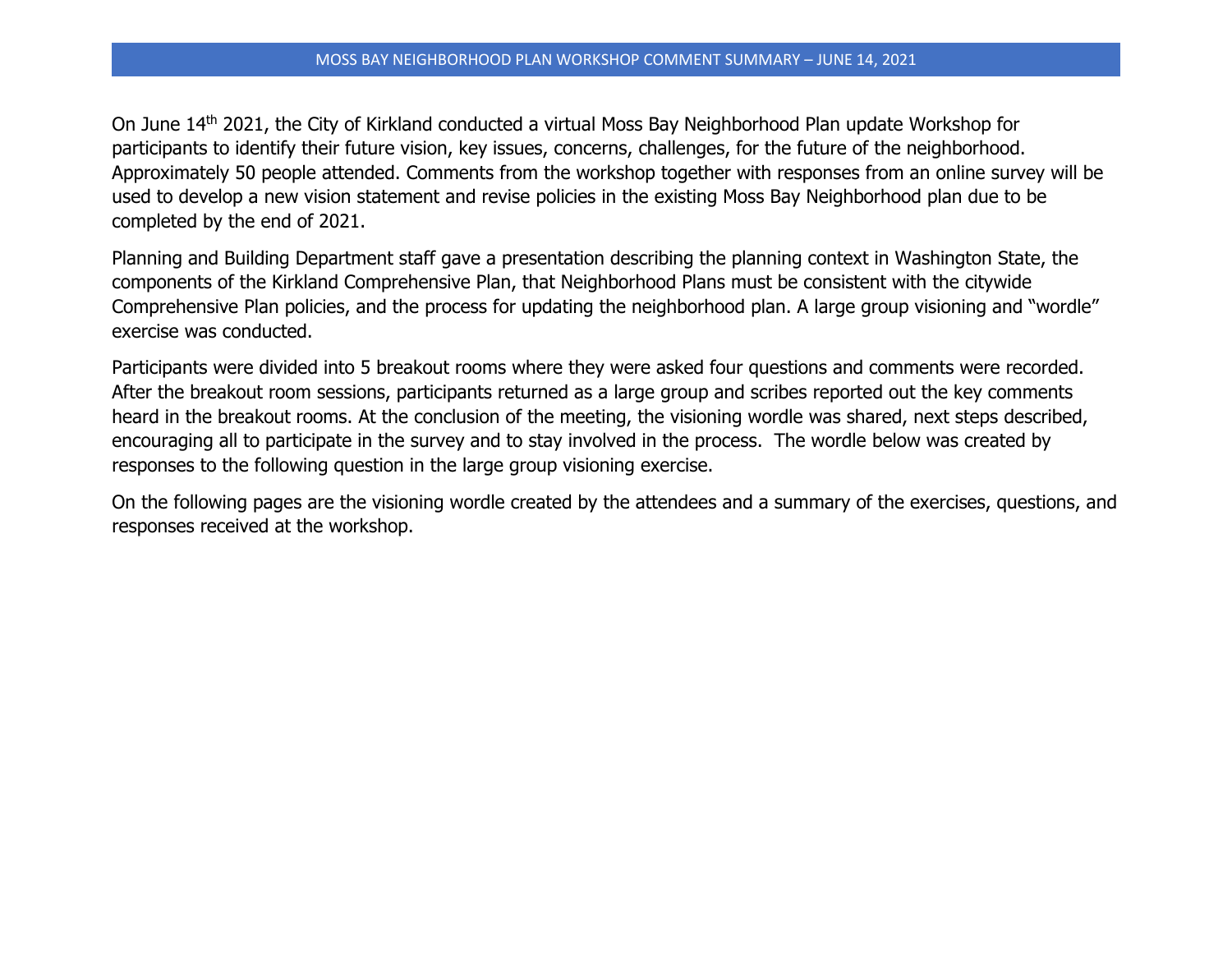## **Large group visioning exercise:**

**Thinking about the Moss Bay Neighborhood, in one word what is your vision for how you would like it to be by the year 2043?**

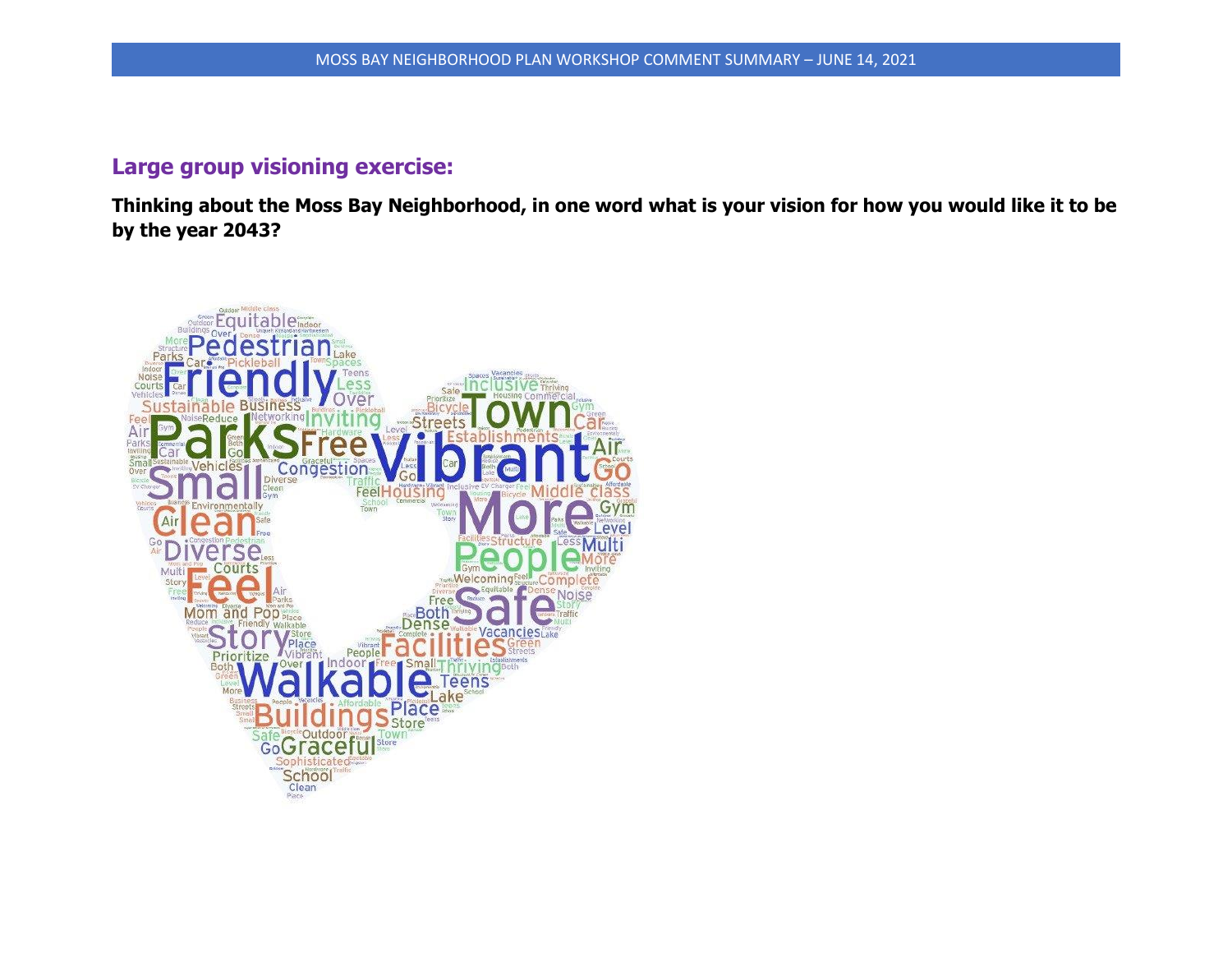## **Breakout Room Exercises (Four questions) and summaries and answers:**

**1. Visioning Priorities Exercise** (purpose is to gain more detail by topic area to get a sense of priorities, values to update or create new vision statement and policies) For your neighborhood, in the next 20 years what are your top 3 priorities? (choose three letters).

|    | a. Restoring natural areas such as shorelines, aquatic systems, habitat                                       |
|----|---------------------------------------------------------------------------------------------------------------|
|    | Inviting new services and more diverse businesses                                                             |
|    | Allowing other businesses types in addition to retail on ground floors of buildings                           |
| 10 | Building new community amenities, such as public plazas, art, playgrounds<br>d.                               |
| q  | e. Creating new parks or refreshing existing ones                                                             |
|    | Pursue an Aquatic Center/Recreational Center                                                                  |
|    | Building bicycle connections                                                                                  |
|    | Creating and maintaining trails<br>h.                                                                         |
| 10 | More mobility options (pedestrians/bikes) to get around the city and to transit centers                       |
| 6  | Targeting new green, energy efficient developments or retrofitting of existing buildings                      |
| 8  | Increasing affordable housing and a variety of housing choices that promote equity and inclusion in the<br>k. |
|    | neighborhood                                                                                                  |
| 4  | Equitable and inclusive community (provide definitions for group)                                             |
|    | m. Other priorities not listed?                                                                               |
|    |                                                                                                               |

- **2. Uniqueness Exercise** Name 1 thing that describes what makes your neighborhood unique from other neighborhoods? **Summary** –**Central Biz District, Walkable, Livability and Walkability, Close to services and biz, Easy access to diverse services and small safe downtown, Lakefront Access and great parks (Marina, Heritage)**
- We're fortunate that our business area is near the waterfront. We have two distinct business districts in downtown that have two great parks. Our forefathers did a beautiful job on the parks (Peter Kirk Park and Marina Park). Moss Bay has a great and storied history.
- Moss Bay includes downtown, and is the character and vibrancy of Kirkland. Great connectivity to other neighborhoods. It's a center zone.
- Combination of water, density, restaurants, and walkability. The CKC trail is also a great feature of the neighborhood. The trail is great for cycling and running and provides great access to other neighborhoods (e.g. Totem Lake).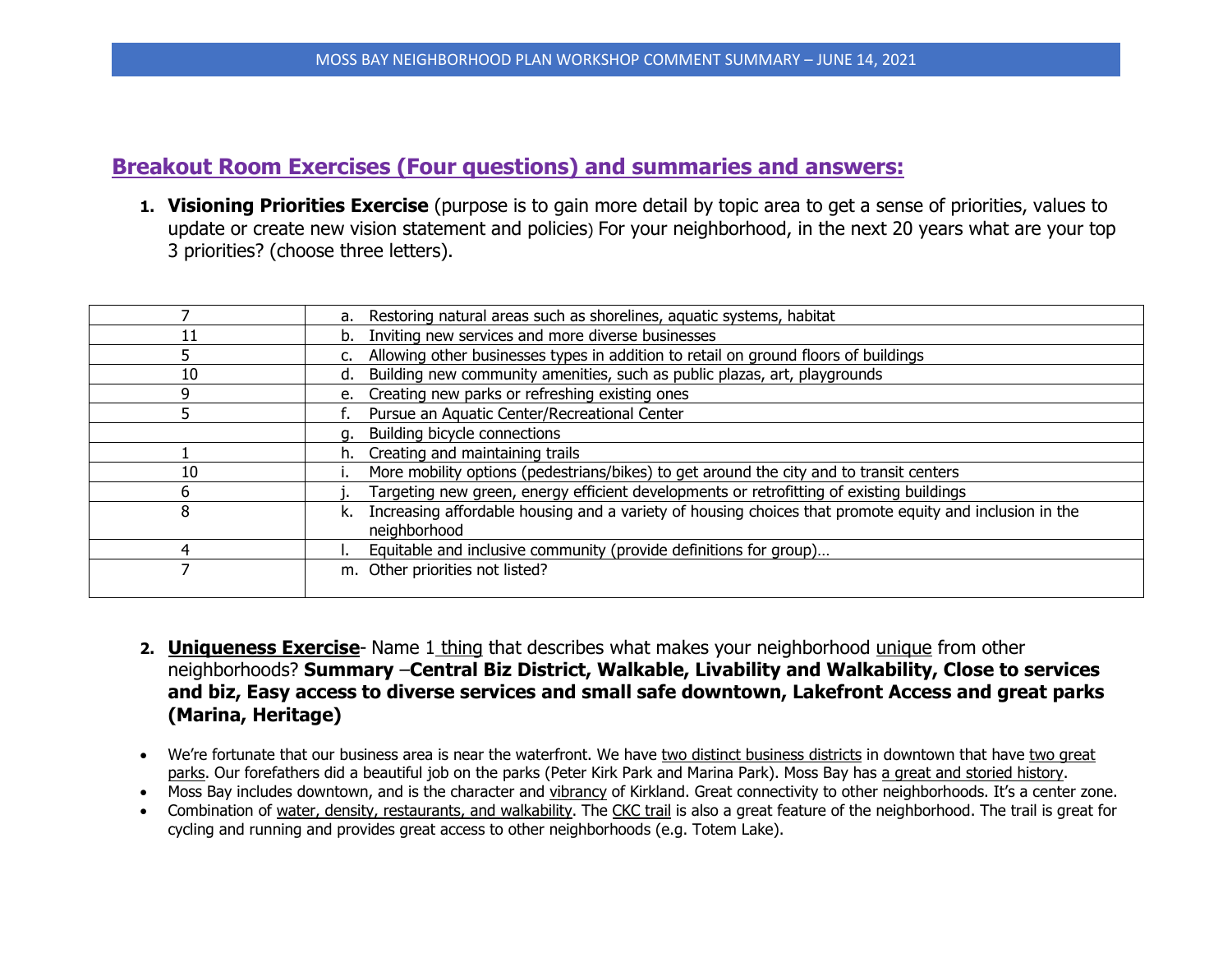- Walk to waterfront and grocery stores. It's a beautiful neighborhood with a lot to see.
- Livability and Walkability
- Livability: shops, restaurants
- Livability, walkability and the lake
- On the shoreline, can dine, retail and live within the stones throw of the lake
- Walkable and accessible neighborhood. Very convenient
- Proximity to CKC
- Proximity to stores and services
- Diversity (both in open space options as well as shops/restaurants)
- Walkability to library and store
- Gentile, old Kirkland, old fashion ( $2^{nd}$  and  $3^{rd}$  St S between  $7^{th}$  and  $10^{th}$ )
- Marina Park
- Lakefront access
- Proximity to lake, access and maintaining it
- Waterfront, access to lakes and boat
- Very friendly people
- Lake Washington and parks, Marina Park and Heritage Park
- Marina, accessibility to the water is great.
- Connection to water/walkable/pedestrian friendly
- Varieties of amenities
- Self-sufficient neighborhood, walkable to all services
- Small-town feeling, safe, attractive, diversity in services
- Excellent small downtown
- **3. Challenges Exercise** Name 2 challenges in your neighborhood that need to be addressed? **Summary** - **Green Buildings an Solar and Green Roof should be incentivized, More Mobility/Connectivity and Less Traffic/congestion, Connecting Biz to Government, Traffic, lack of Parking, Too much Density, poorly maintained sidewalks, lack of gathering space, Commercial and Residential noise, high commercial rent, lack of gyms for seniors**
- We need to make sure we preserve our green canopy as development continues in the neighborhood. Our sidewalks are also smaller than they should be in the downtown. Bicycle and pedestrian infrastructure should also be improved in the downtown. Need to slow traffic down in the downtown. Thinks Park Lane should be traffic free. Need to evaluate how we get people from downtown up to 85<sup>th</sup>. Maybe a gondola? We could be a leader in innovative transportation options. We may want to put up more signage on Lake Street to warn parked vehicles about the bike lane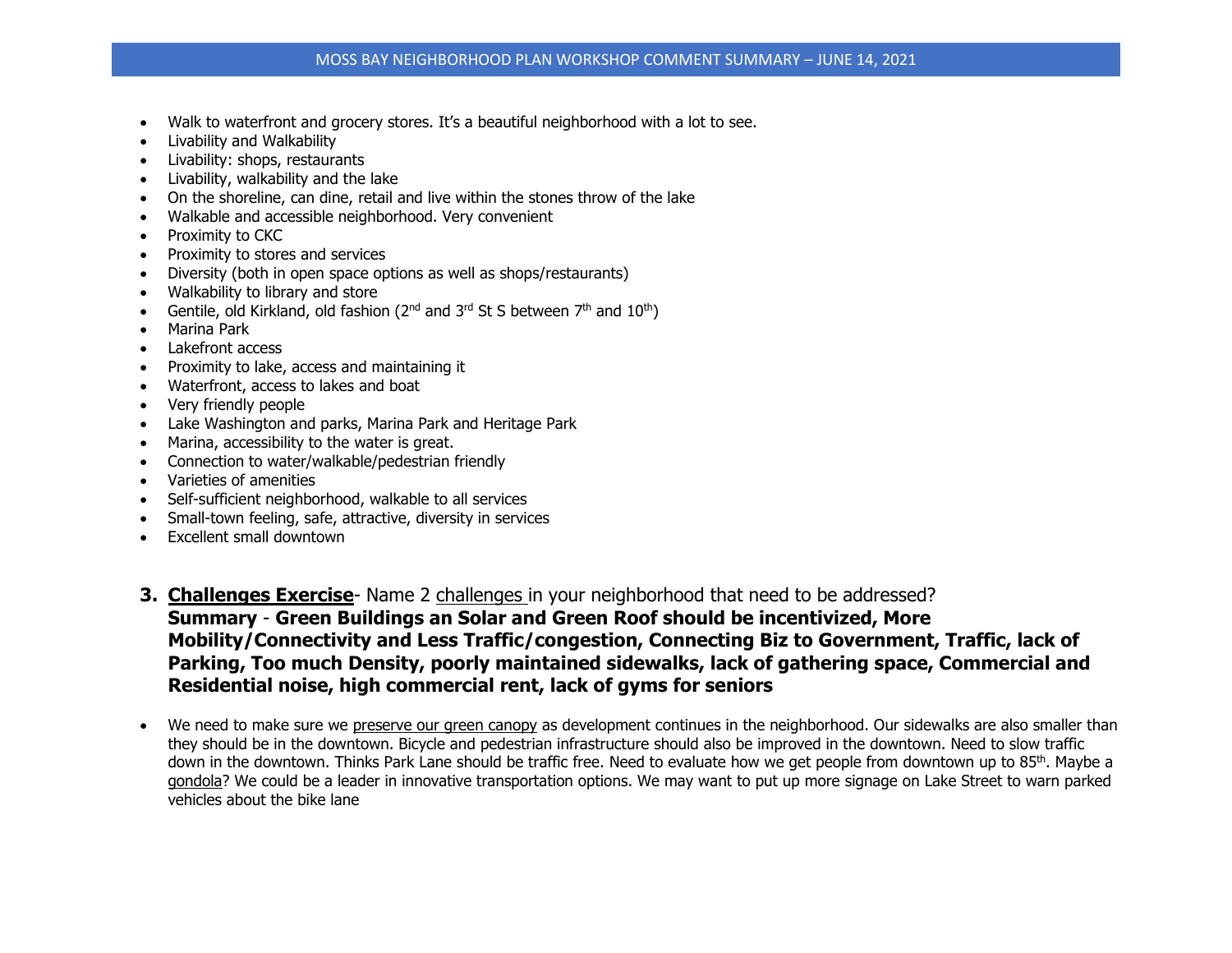## MOSS BAY NEIGHBORHOOD PLAN WORKSHOP COMMENT SUMMARY – JUNE 14, 2021

- Walkable connectivity needs to be improved. East of  $6<sup>th</sup>$  into downtown, there are no sidewalks, or it's cut and paste. Up to 85<sup>th</sup> also needs connectivity improvements. Need to provide more incentives for green building. Also, need more affordable housing.
- Would be great if Kirkland would incentivize more green building. It's hard to convince fellow condo owners to invest in a green roof. Streets should be more balanced, including the big corridors.
- As a cyclist, doesn't feel safe on big corridors (e.g. Lake Street and 85<sup>th</sup>) and even some small streets. Create protected bike lanes on 85<sup>th</sup>
- Can we make all of downtown car-free in 20 years?
- Would like to incentivize green roofs and solar collectors or light-colored roofs. We have an entire town with dark roofs that require more energy to cool homes. Need to evaluate how to get folks from downtown to the BRT on 85<sup>th</sup>.
- Connecting business owners with leadership both through communication that will translate out to the public as businesses open
- Downtown ambassadors to welcome people back, bring back the woo hoo
- Safety property and personal
- Parking wants to see more of a focus on cars as a transportation mode, maybe a shuttle system
- Business diversity people come to Kirkland for the lake, not for the businesses or restaurant, maybe add specialty stores, more marketing
- Noise downtown motorcycles, cars, it feels like Alki Beach
- Dogs off leash
- Bicycle safety (family-friendly routes in/out of downtown)
- Traffic through the neighborhood; getting in/out and parking in neighborhood
- High-density implications and infrastructure being able to handle
- Density implications on open space (small parks ability to handle increased usage)
- Through traffic on State and Lake
- Density and its concentrations
- Through traffic
- Utilities undergrounding
- Through traffic on Lake St
- Geographic limitations that prohibit re-design of infrastructureImprove flow by easing hindrances (parking, improving connections of dead-end bike lanes, limiting challenge of shared lane areas)
- Larger transpo network planning that improve access and flow on/off 405
- Parking and sidewalk condition (tree roots...),
- Sidewalks need to be maintained,
- More medium retail shops to be able to buy multiple things needed (like Bartells),
- Commercial noise concerns (too late in the evening: construction, cleaners…) should be more residential friendly,
- Should be more limits to building height, street-side trees and greenery
- Senior center needs a gym for seniors,
- Commercial rent is high so difficult to have a thriving diverse mom and pop shop type of business,
- We have beautiful parks and area that attracts businesses, but parking is an issue; Look to bring more people into downtown.
- Congestion and Traffic
- Lack of outdoor public space, outdoor seating, sidewalks, parks.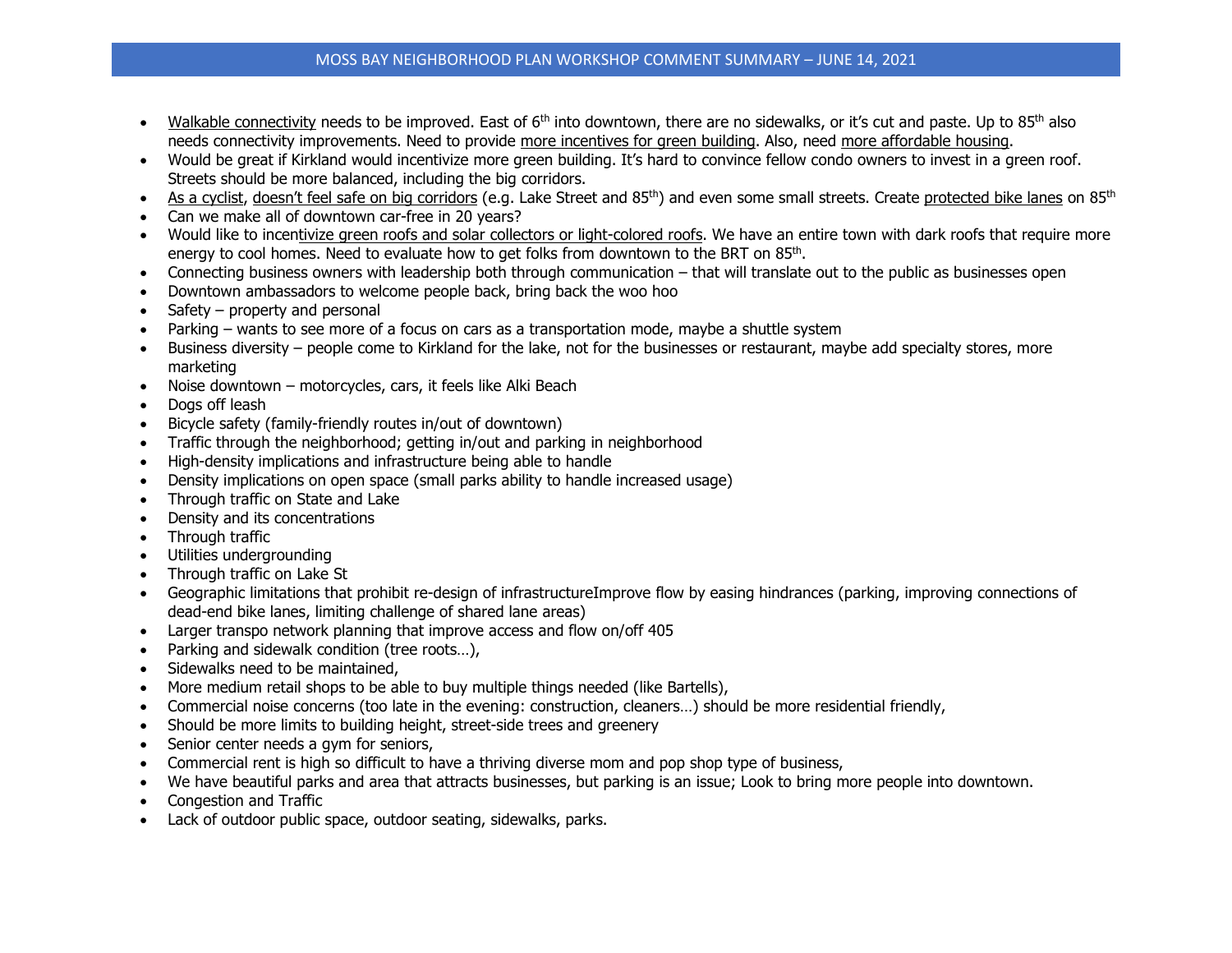- More accessible by transit and bicycles
- Sidewalks maintenance, more and safe pathways, good circulation (park in one place and access other places downtown)
- Less cars downtown, (increase parking opportunities outside of downtown)
- Missed public gathering opportunities with Marina Park and Central & Central parking lots.
- **4. Opportunities Exercise-** Name 2 opportunities in your neighborhood for creative changes you would like to see for the future?- **Summary - Connecting downtown via NE 85th Street, Gondola and bike and other connections to BRT station, Mobility (Buses, micro mobility, EV Charging), More Gyms, Focusing growth and increasing capacity to move people, Lots of Transportation and mobility opportunities that can lead to a carless neighborhood, Greater utilization of existing parking, and underground parking in new facilities such as marina parking lot redevelopment and Lee Johnson field/Regional aquatic center, along with specialized senior citizen's gym, diversity in race, age and income, affordable housing, peak shuttle services to BRT and downtown and to underutilized parking, reduce evening noise in downtown**
- Lee Johnson Field (Peter Kirk Park) is a huge opportunity for investment.
- Marina Park and the adjacent parking lot could also be redeveloped. Could redesign parking lot with more park space and remove road.
- If they're redesigning the 85<sup>th</sup> corridor, they should make sure the connection to the downtown has great bike and pedestrian connectivity/infrastructure.
- Bike lanes and a gondola connecting downtown to NE 85<sup>th</sup> BRT stations would be great. Take parking off Lake Street.
- Likes the new pilot program for off-leash dog parks this would be great for the Moss Bay neighborhood, perhaps a swim beach for dogs
- Green buildings, EV charging stations and priority parking for EV, bike and scooter rentals (e.g Lime, Bird, etc.)
- Free Ride Everywhere Downtown (San Diego program)
- Amplify the pedestrian friendly neighborhood with more bike friendly city, including closing off roads on certain days
- Need to vocally support police and fire, we aren't a defund police city
- Supporting the existing events, concerts in the park, etc.
- Not enough gyms and rain friendly recreation space in the neighborhood
- Increasing capacity for pedestrian travel
- Focusing development near the freeway to locate density near station area
- Aquatic center
- Marina Park for recreational improvements
- Lake and Central parking lot redesign for more productive use (i.e., commercial)
- Increase farmers market vendors
- Provide/encourage working near the home to minimize in/out commute
- Focus growth near BRT with connections to downtown